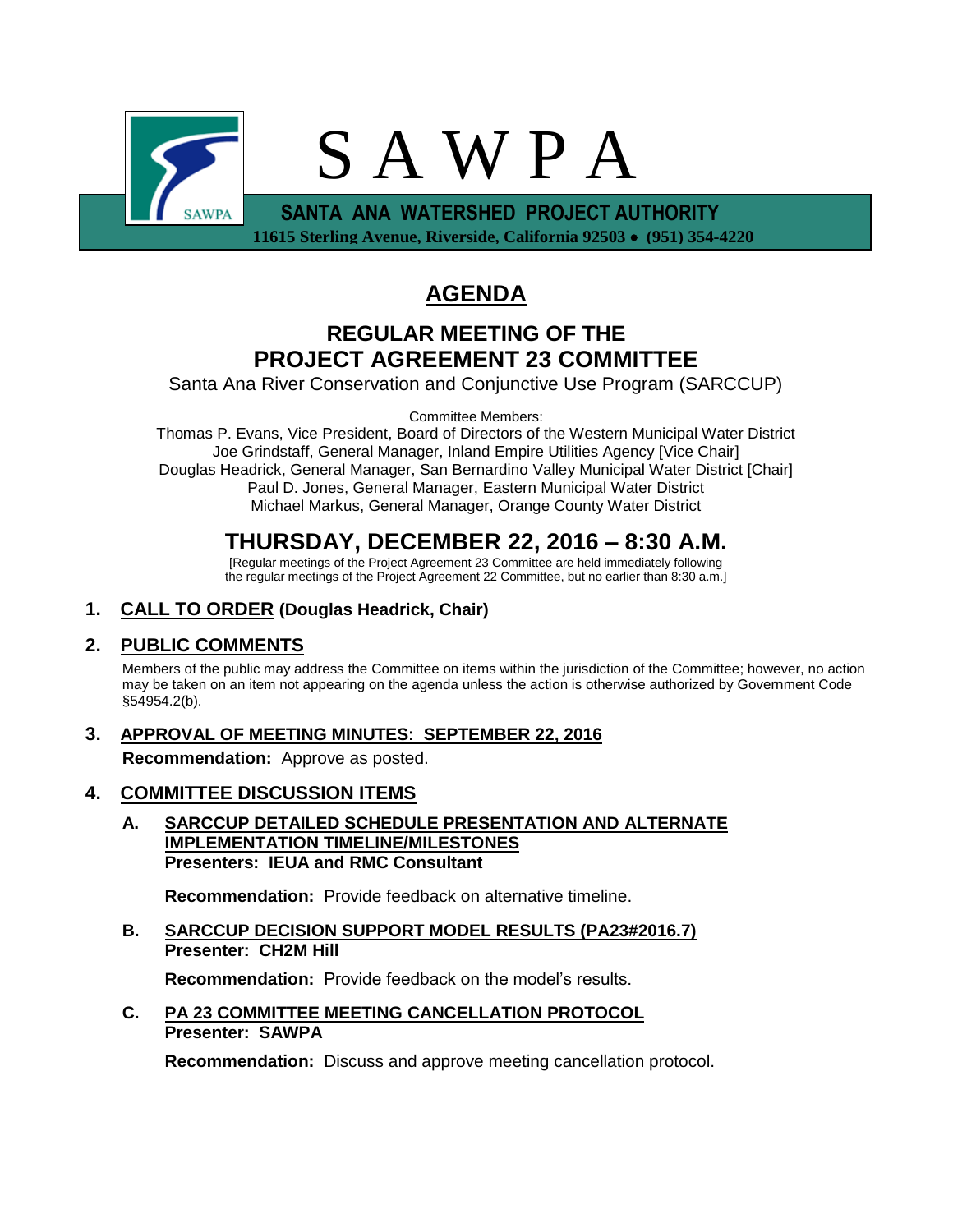PA 23 Committee Regular Meeting December 22, 2016 Page 2

# **5. INFORMATIONAL REPORTS**

**Recommendation:** Receive and file the following oral/written reports/updates.

- **A. FUNDING AGREEMENT – SARCCUP MOU AMENDMENT Presenter: WMWD**
- **B. GRANT AGREEMENT AND SUB-AGREEMENTS STATUS Presenter: SAWPA**
- **C. METROPOLITAN WATER DISTRICT OF SOUTHERN CALIFORNIA AGREEMENTS STATUS Presenters: EMWD and SBVMWD**
- **D. CALIFORNIA ENVIRONMENTAL QUALITY ACT DOCUMENTS STATUS Presenter: IEUA**
- **E. SARCCUP PERFORMANCE STANDARDS Presenter: OCWD**
- **F. PROJECT AGREEMENT 23 MODIFICATIONS STATUS Presenter: SAWPA Recommendation:** Receive and file.

### **6. COMMITTEE MEMBER REQUESTS FOR FUTURE AGENDA ITEMS**

### **7. ADJOURNMENT**

#### **PLEASE NOTE:**

In compliance with the Americans with Disabilities Act, if you need special assistance to participate in this meeting, please contact the Clerk of the Board at (951) 354-4230. Notification at least 48 hours prior to the meeting will enable staff to make reasonable arrangements to ensure accessibility to this meeting.

Materials related to an item on this agenda submitted to the Committee after distribution of the agenda packet are available for public inspection during normal business hours at the SAWPA office, 11615 Sterling Avenue, Riverside, and available at [www.sawpa.org,](http://www.sawpa.org/) subject to staff's ability to post documents prior to the meeting.

#### **Declaration of Posting**

\_\_\_\_\_\_\_\_\_\_\_\_\_\_\_\_\_\_\_\_\_\_\_\_\_\_\_\_\_\_\_\_\_\_\_\_\_\_\_

I, Kelly Berry, Clerk of the Board of the Santa Ana Watershed Project Authority declare that on Thursday, December 15, 2016, a copy of this agenda has been uploaded to the SAWPA website at [www.sawpa.org](http://www.sawpa.org/) and posted in SAWPA's office at 11615 Sterling Avenue, Riverside, California.

/s/

Kelly Berry, CMC